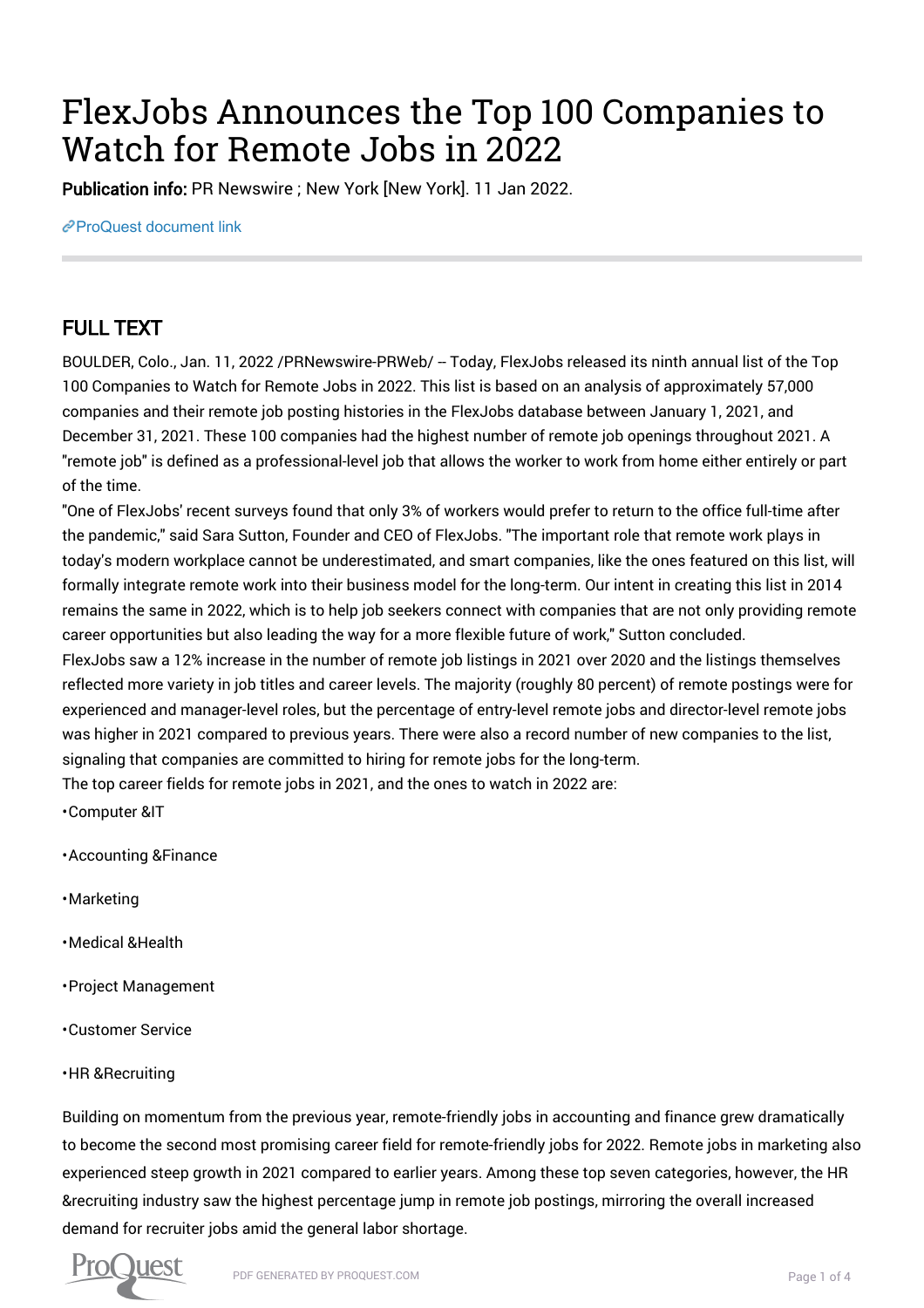Computer/IT, healthcare, project management, and customer service remain steady and promising prospects for remote jobs. Although, thanks to the pandemic-inspired widespread adoption of remote work across industries, these industries do not individually dominate the remote job marketplace as much as they have in previous years. This is all-around great news for remote job seekers across experience level and industry.

Known for its commitment to home-based talent, BroadPath earned the number one spot on the 2022 Top 100 list, hiring for various roles such as director of sales, graphic design specialist, health insurance agent, HR onboarding specialist, and pharmacy customer service representative.

Companies such as Varsity Tutors and Working Solutions are among the top 10 companies with the highest number of remote jobs posted in 2022. Some companies are complete newcomers to FlexJobs' annual Top 100 list, such as HubSpot, Mayo Clinic, and Stitch Fix. Others, such as Amazon, Thermo Fisher Scientific, and Wells Fargo, were repeats from last year's list. There were 35 new companies to this year's list, the highest number since 2014.

Anthem, Inc., CVS Health, Dell Technologies, Kelly, Parexel, SAP, Stride, Inc., and UnitedHealth Group are the eight companies that have made the list of top remote employers each year since 2014, showing their historical and sustained commitment to offering remote work long before the pandemic normalized it.

TTEC, which secured the seventh spot on FlexJobs' list, values remote work for its broad benefits to both the company and its workers. TTEC's Chief People Officer Michael Wellman comments, "With over a decade of experience in work from home, we're more committed than ever to elevate the human experience at work by providing world-class training, engagement activities, and career growth in a virtual environment. TTEC's commitment to remote work allows us to meet talent where they are, providing veterans, military spouses, displaced workers, and underrepresented communities the opportunity to thrive in delivering our purpose to bring humanity to business," Wellman concluded.

While a wide variety of jobs can be done from home, some of the most popular remote job titles include accountant, customer service representative, recruiter, nurse, project manager, teacher, web developer, and writer. Williams-Sonoma, ninth on the list, proves that large-scale remote hiring is still achievable in a difficult hiring market. Josh Layton, Recruiting Manager, says, "FlexJobs has been a tremendous partner to us for not only promoting our opportunities but providing the best associates to hire statistically. Though 2021 was a challenge for most of us, we still managed to hire roughly 10,000 work-from-home associates that led to another highly successful year of caring for our customers. We couldn't have done this without FlexJobs and their partnership," Layton concluded.

To support remote job seekers, FlexJobs is kicking off 2022 with its Remote Work Virtual Job Fair on Thursday, January 27, at noon ET. Designed to bring employers and job seekers together virtually, the live, online event will easily connect FlexJobs members with companies seeking to hire people to work from home. Visit flexjobs.vfairs.com to register and learn more.

To view the entire 2022 Top 100 Companies for Remote Jobs list, please visit

https://www.flexjobs.com/blog/post/top-100-companies-for-remote-jobs-in-2022/ or contact Kathy Gardner at kgardner@flexjobs.com for more information.

#### About FlexJobs

FlexJobs is the leading career service specializing in remote and flexible jobs, with over 100 million people having used its resources since 2007. FlexJobs provides the largest database of vetted remote and flexible job listings, from entry-level to executive, startups to public companies, part-time to full-time and freelance. To support job seekers in all phases of their journey, FlexJobs also offers expert advice and career coaching services. In addition,

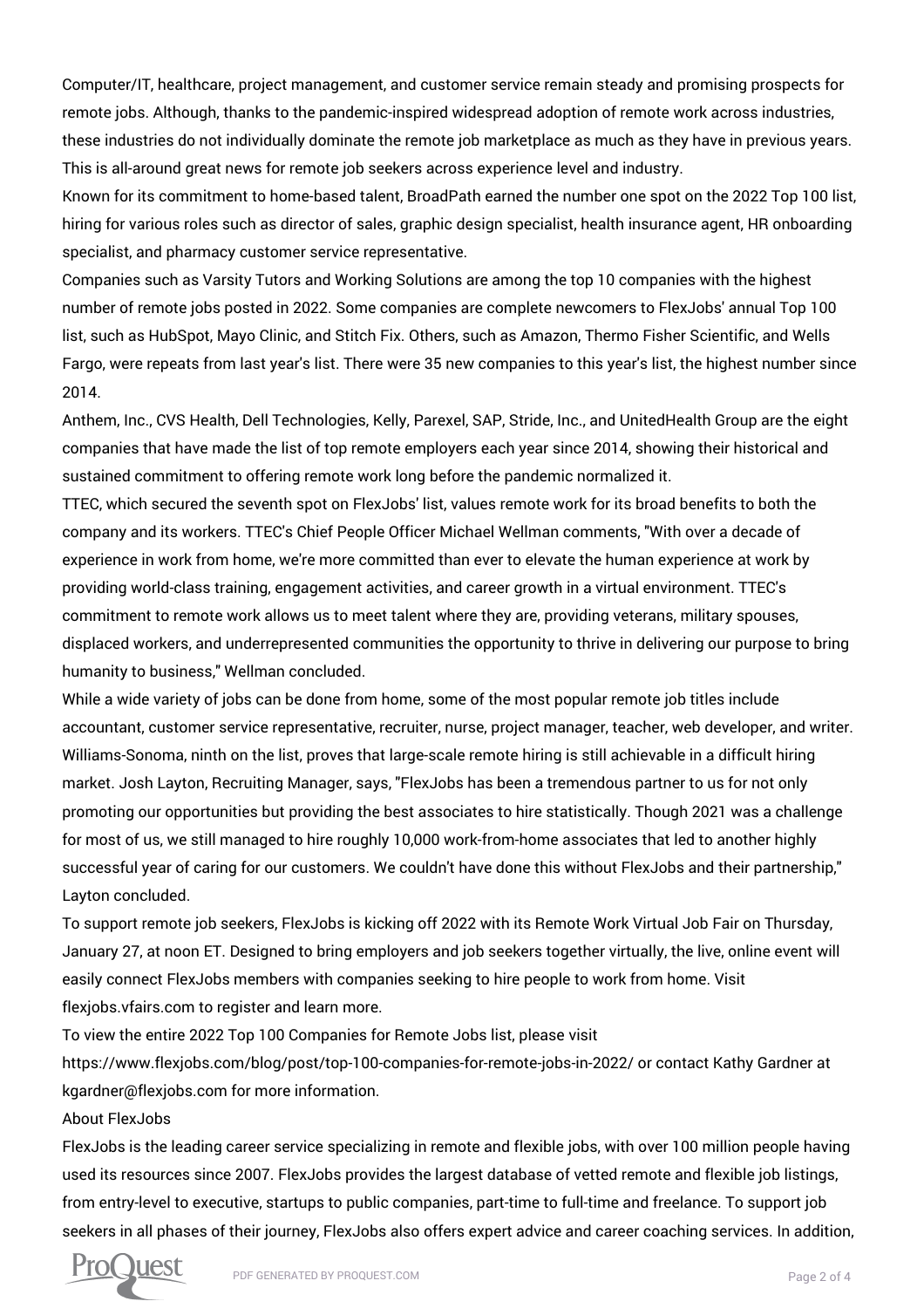FlexJobs works with leading companies to recruit quality remote talent and optimize their remote and flexible workplace. A trusted source for data, trends, and insight, FlexJobs has been cited in top national outlets, including CNN, The Wall Street Journal, The New York Times, CNBC, Forbes magazine, and many more. FlexJobs also has partner sites Remote.co and Job-Hunt.org to help round out its content and job search offerings. Follow FlexJobs on LinkedIn, Facebook, Twitter, Instagram, TikTok, and YouTube.

#### Media Contact

Kathy Gardner, FlexJobs, (203) 253-9531, kgardner@flexjobs.com SOURCE FlexJobs CREDIT: FlexJobs

### DETAILS

| Subject:                       | Customer services; Project management; Job titles; Workers; Hiring; Careers;<br><b>Startups; Employment; Pandemics</b>            |
|--------------------------------|-----------------------------------------------------------------------------------------------------------------------------------|
| <b>Business indexing term:</b> | Subject: Customer services Project management Job titles Workers Hiring Careers<br><b>Startups Employment</b>                     |
| <b>Publication title:</b>      | PR Newswire; New York                                                                                                             |
| <b>Publication year:</b>       | 2022                                                                                                                              |
| <b>Publication date:</b>       | Jan 11, 2022                                                                                                                      |
| Dateline:                      | BOULDER, Colo., Jan. 11, 2022                                                                                                     |
| Publisher:                     | <b>PR Newswire Association LLC</b>                                                                                                |
| Place of publication:          | <b>New York</b>                                                                                                                   |
| <b>Country of publication:</b> | United States, New York                                                                                                           |
| <b>Publication subject:</b>    | <b>Business And Economics</b>                                                                                                     |
| Source type:                   | <b>Wire Feed</b>                                                                                                                  |
| Language of publication:       | English                                                                                                                           |
| Document type:                 | <b>News</b>                                                                                                                       |
| ProQuest document ID:          | 2618445026                                                                                                                        |
| Document URL:                  | https://www.proquest.com/wire-feeds/flexjobs-announces-top-100-companies-<br>watch-remote/docview/2618445026/se-2?accountid=44910 |
| Copyright:                     | Copyright PR Newswire Association LLC Jan 11, 2022                                                                                |
| Last updated:                  | 2022-01-11                                                                                                                        |